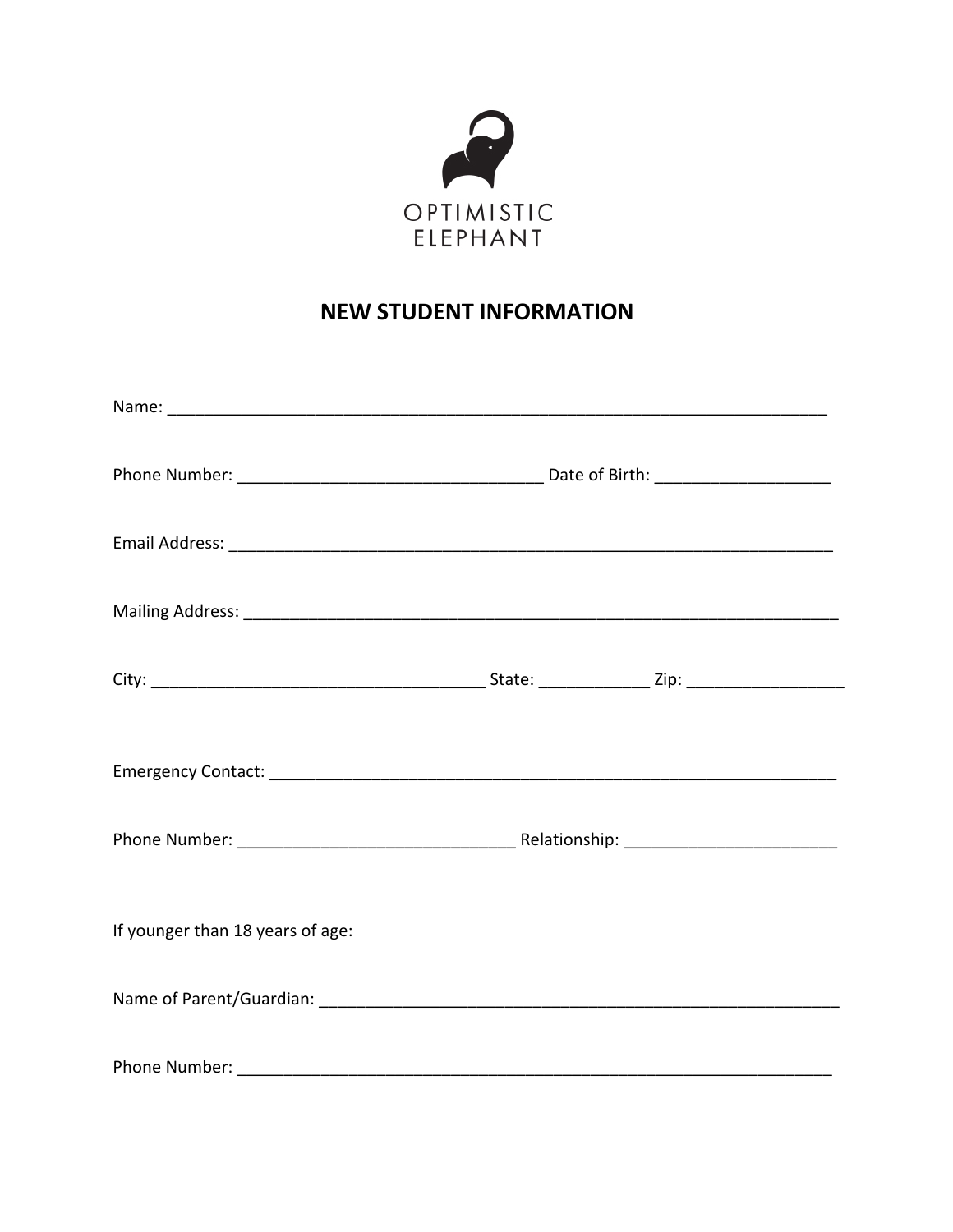## **ASSUMPTION OF RISK AND WAIVER AND RELEASE OF LIABILITY**

I, the undersigned ("Participant"), hereby agree to the following provisions of this Assumption of Risk and Waiver and Release of Liability (the "Waiver"):

1. I am participating in yoga, meditation, mindfulness, and/or wellness classes, programs, parties, events, retreats, workshops, and/or activities (each one an "Activity" and collectively, the "Activities") offered by Optimistic Elephant LLC (the "Company") at the Company's studio and premiseslocated at 237 S. Lulu, Wichita, Kansas 67211 (the "Studio") or at an offsite location (an "Offsite Venue").

2. I understand that: (a) participation in the Activities involves, but is not limited to, stretching, breathing, yoga postures, strengthening, and toning; (b) the Activities require physical and mental exertion, and I represent and warrant that I am in good physical and mental health and condition to participate and I have no medical condition that would prevent my participation in the Activities; (c) it is my responsibility to consult with a physician prior to and regarding my participation in the Activities, and if I have consulted a physician, I have taken his or her advice; (d) none of the Activities is a substitute for medical attention, diagnosis, or treatment; (e) participation could, in some circumstances, result in physical or mental injury, including disability, paralysis, or death; (f) it is my continuing responsibility to inform the Company and the teacher of any previous medical conditions, injuries, or surgeries and any future changes to my medical condition; (g) I understand my physical limitations and am sufficiently self-aware to slow or stop physical activity before I become ill or injured; (h) I hereby consent to receive medical treatment, if necessary, during any Activity, and I agree to be financially responsible for any such treatment; and (i) the Company reserves the right in its absolute discretion to refuse my participation in any Activity on medical or fitness grounds.

3. In consideration of being permitted to participate in the Activities, I, for myself and my children, unborn children, parents, spouse, heirs, next of kin, beneficiaries, trustees, administrators, executors, legal representatives, successors and/or assigns (collectively, "Heirs"), hereby knowingly, voluntarily and expressly: (a) agree to assume full responsibility for any risks, injuries, or damages, known or unknown, that might result from my participating in the Activities at the Studio or Offsite Venue or in connection with my use of the Studio; (b) waive and release any "Claim" (as defined below) I may have now or in the future against the Company and/or its owners, officers, directors, managers, members, instructors, teachers, employees, volunteers, agents, representatives, landlords, and/or independent contractors (each, a "Released Party"), even if the Claim arises from the alleged or actual carelessness or negligence of any Released Party or anyone else; (c) discharge from liability and agree not to sue each Released Party for any Claim, even if the Claim arises from the alleged or actual carelessness or negligence of any Released Party or anyone else; and (d) agree to indemnify and hold harmless each Released Party from any loss or liability incurred in defending any Claim made by me or anyone on my behalf, even if the Claim arises from the alleged or actual carelessness or negligence of any Released Party or anyone else. "Claim" includes but is not limited to any and all claims, demands, liabilities, causes of action, suits, or proceedings arising out of death, disability, personal injury, mental suffering or distress, property theft or damage, damages, lost wages, expenses, fees, attorney fees, or any other injury that I may suffer in connection with my participation in one or more of the Activities at the Studio or Offsite Venue or in connection with my use of the Studio.

4. I hereby understand that the Company from time to time may photograph or videotape classes or events occurring at the Studio or Offsite Venue and place such photographs and videos on its website and social media. I hereby consent to the use of my image that may appear in any such photograph or video.

5. This Waiver shall be construed in accordance with, and governed by, the laws of the State of Kansas, and shall be construed broadly to provide a waiver and release to the maximum extent possible under Kansas law. I agree that if any portion of this Waiver is found to be void or unenforceable, the remaining portions shall remain in full force and effect. I acknowledge that I have carefully read this Waiver and fully understand its contents. I voluntarily and knowingly agree to the terms and conditions stated herein. I am aware that by signing this Waiver, I am giving up substantial rights, including my right to sue and seek damages and other legal rights that my Heirs and I may have against any Released Party.

| Signature of Participant: | Date: |  |
|---------------------------|-------|--|
| Printed Name:             |       |  |

If Participant is younger than 18 years of age, then as parent or legal guardian of Participant, I consent to the above Waiver.

Signature of Parent/Guardian: \_\_\_\_\_\_\_\_\_\_\_\_\_\_\_\_\_\_\_\_\_\_\_\_\_\_\_\_\_\_\_\_\_\_\_\_\_\_\_\_\_\_\_\_\_\_\_\_\_\_\_\_\_\_\_\_\_\_ Date: \_\_\_\_\_\_\_\_\_\_\_\_\_\_\_\_\_\_